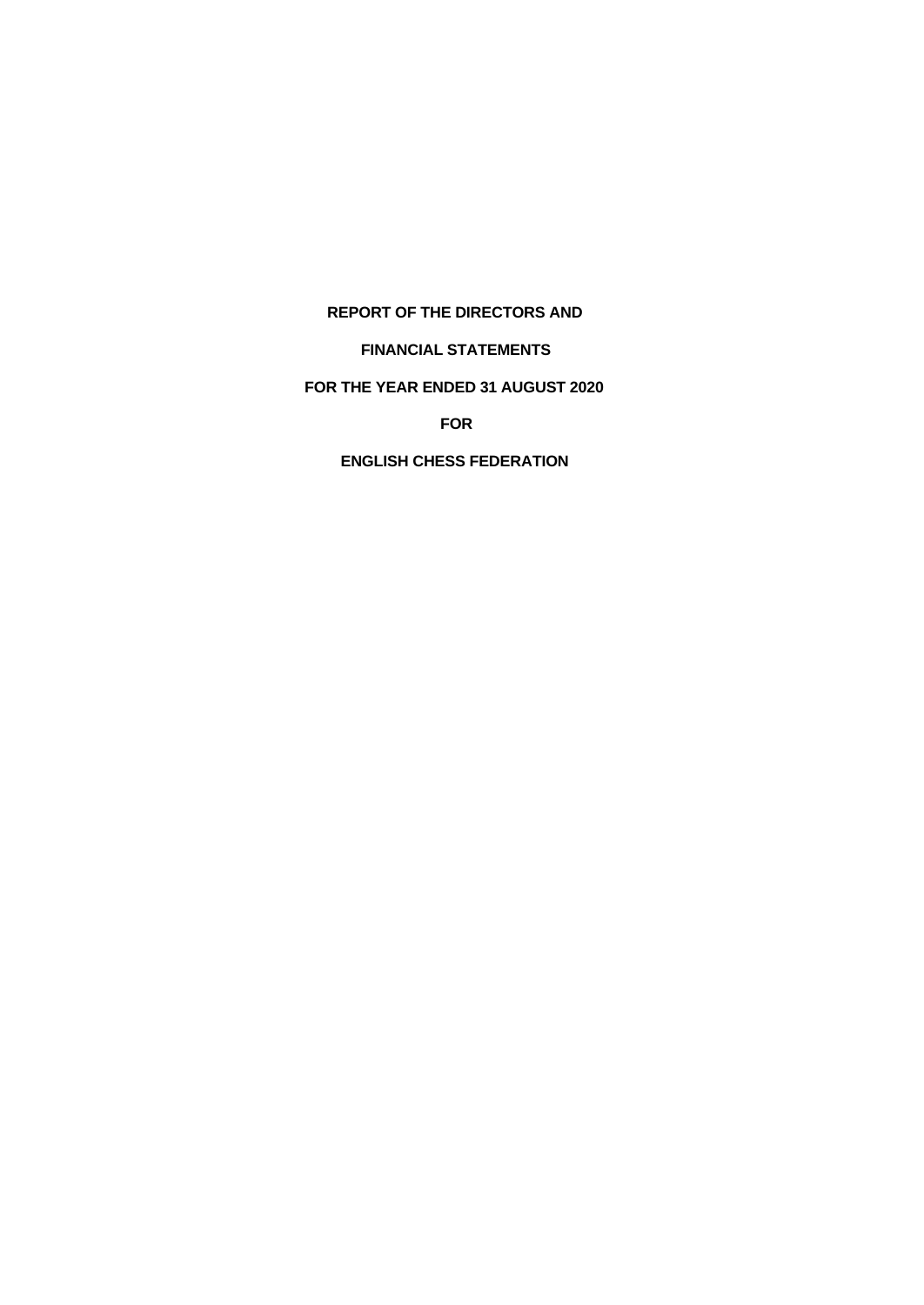# **CONTENTS OF THE FINANCIAL STATEMENTS FOR THE YEAR ENDED 31 AUGUST 2020**

|                                                | Page |  |
|------------------------------------------------|------|--|
| <b>Company Information</b>                     | 1    |  |
| <b>Report of the Directors</b>                 | 2    |  |
| <b>Report of the Independent Auditors</b>      | 4    |  |
| <b>Income Statement</b>                        | 6    |  |
| <b>Balance Sheet</b>                           | 7    |  |
| <b>Notes to the Financial Statements</b>       | 8    |  |
| <b>Detailed Income and Expenditure Account</b> | 11   |  |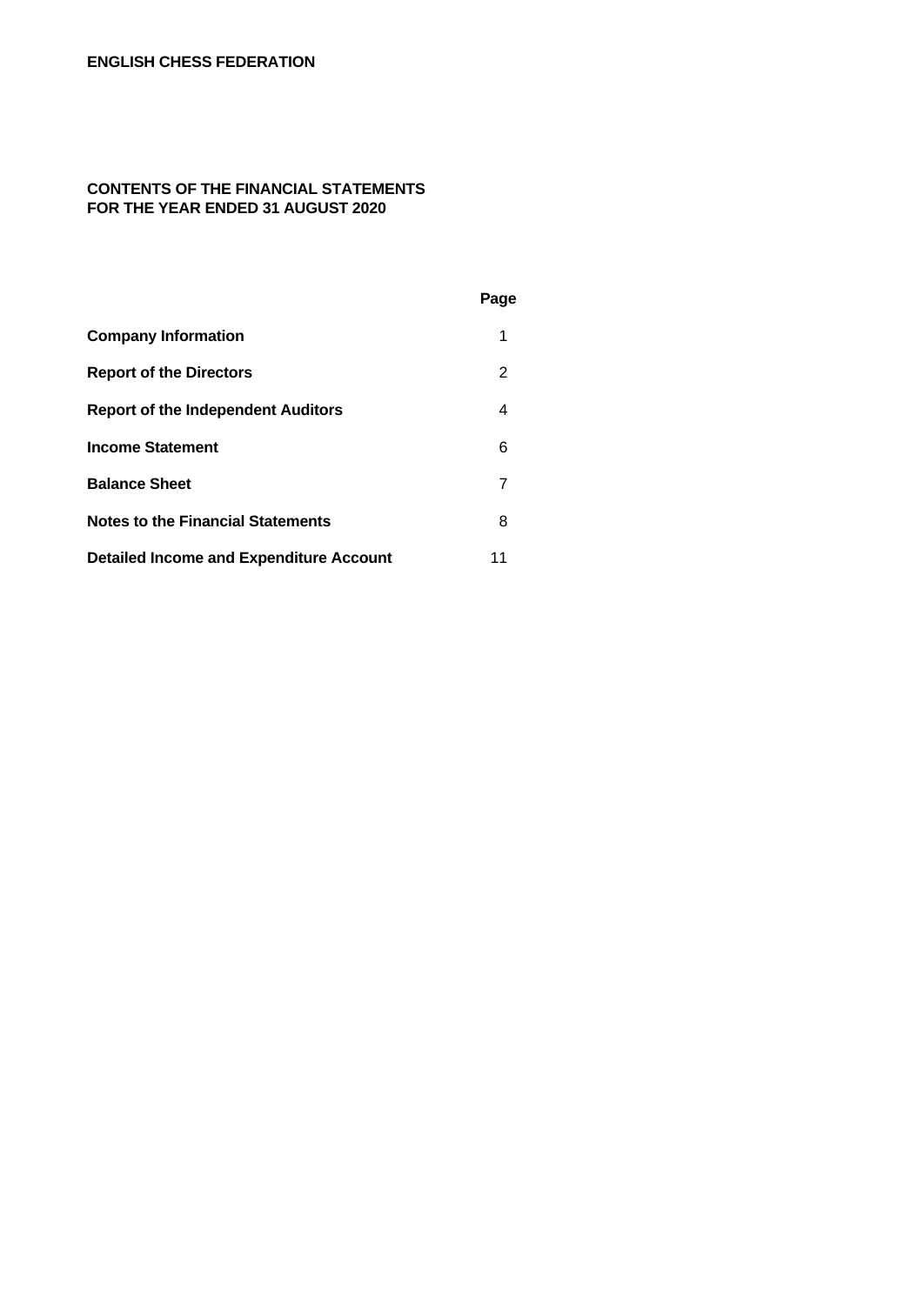# **COMPANY INFORMATION**

**FOR THE YEAR ENDED 31 AUGUST 2020**

**DIRECTORS:** J Clissold

Ms J L Denning C Fegan A R Holowczak The Hon D R C Lawson M B Pein M C Truran S V Woodhouse D Eustace A G Elwin

**REGISTERED OFFICE:** The Watch Oak

Chain Lane Battle East Sussex TN33 OYN

**REGISTERED NUMBER:** 05293039 (England and Wales)

**AUDITORS:** Watson Associates (Audit Services) Ltd Statutory Auditor 30 - 34 North Street Hailsham East Sussex BN27 1DW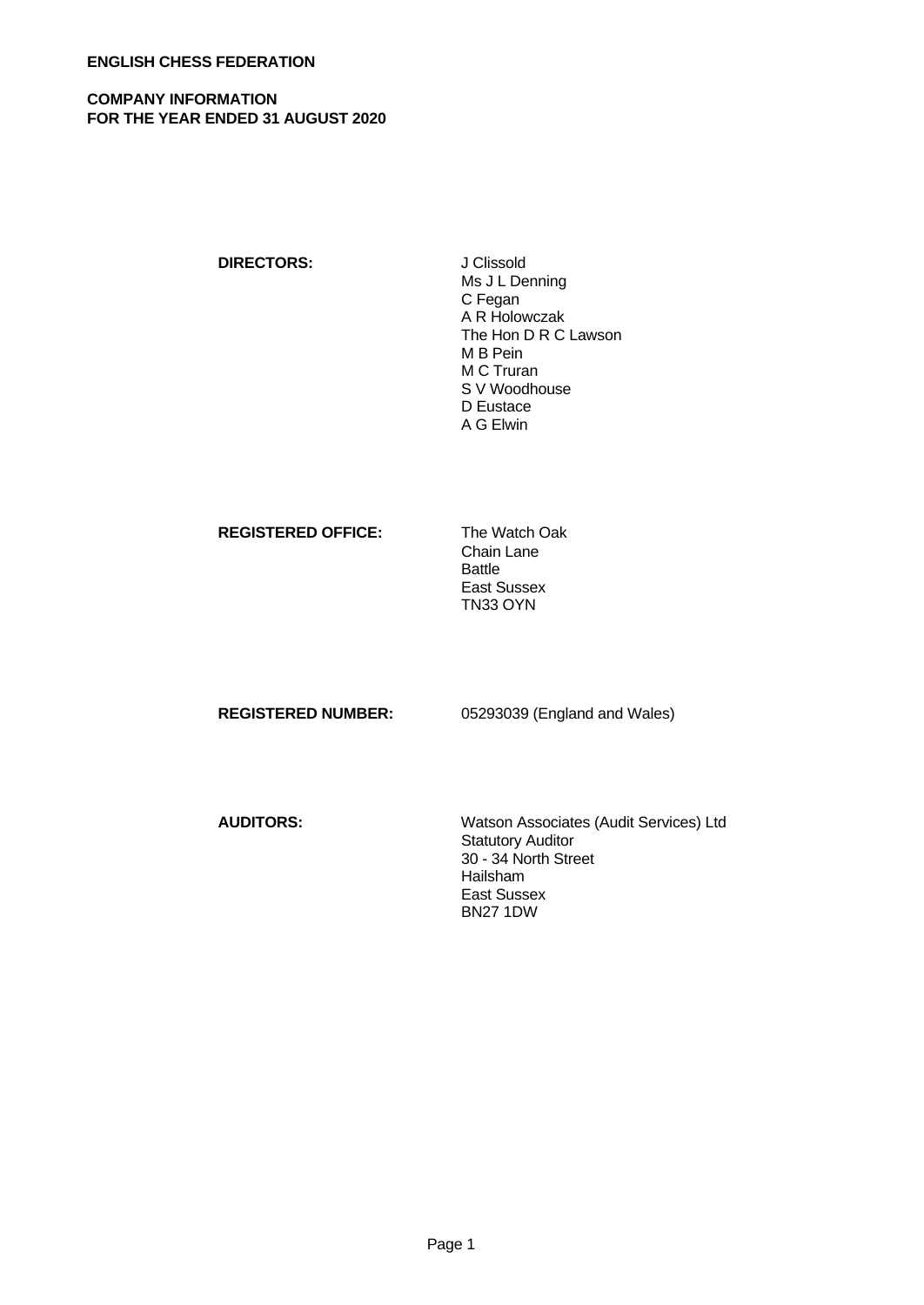# **REPORT OF THE DIRECTORS FOR THE YEAR ENDED 31 AUGUST 2020**

The directors present their report with the financial statements of the company for the year ended 31 August 2020.

### **DIRECTORS**

The directors shown below have held office during the whole of the period from 1 September 2019 to the date of this report.

J Clissold Ms J L Denning C Fegan A R Holowczak The Hon D R C Lawson M B Pein M C Truran S V Woodhouse D Eustace A G Elwin

### **STATEMENT OF DIRECTORS' RESPONSIBILITIES**

The directors are responsible for preparing the Report of the Directors and the financial statements in accordance with applicable law and regulations.

Company law requires the directors to prepare financial statements for each financial year. Under that law the directors have elected to prepare the financial statements in accordance with United Kingdom Generally Accepted Accounting Practice (United Kingdom Accounting Standards and applicable law). Under company law the directors must not approve the financial statements unless they are satisfied that they give a true and fair view of the state of affairs of the company and of the surplus or deficit of the company for that period. In preparing these financial statements, the directors are required to:<br>
- select suitable accounting policies and then apply them consistently;<br>
- make judgements and accounting estimates that are reasonable and p

- 
- 
- the company will continue in business.

The directors are responsible for keeping adequate accounting records that are sufficient to show and explain the company's transactions and disclose with reasonable accuracy at any time the financial position of the company and enable them to ensure that the financial statements comply with the Companies Act 2006. They are also responsible for safeguarding the assets of the company and hence for taking reasonable steps for the prevention and detection of fraud and other irregularities.

### **STATEMENT AS TO DISCLOSURE OF INFORMATION TO AUDITORS**

So far as the directors are aware, there is no relevant audit information (as defined by Section 418 of the Companies Act 2006) of which the company's auditors are unaware, and each director has taken all the steps that he or she ought to have taken as a director in order to make himself or herself aware of any relevant audit information and to establish that the company's auditors are aware of that information.

### **AUDITORS**

The auditors, Watson Associates (Audit Services) Ltd, will be proposed for re-appointment at the forthcoming Annual General Meeting.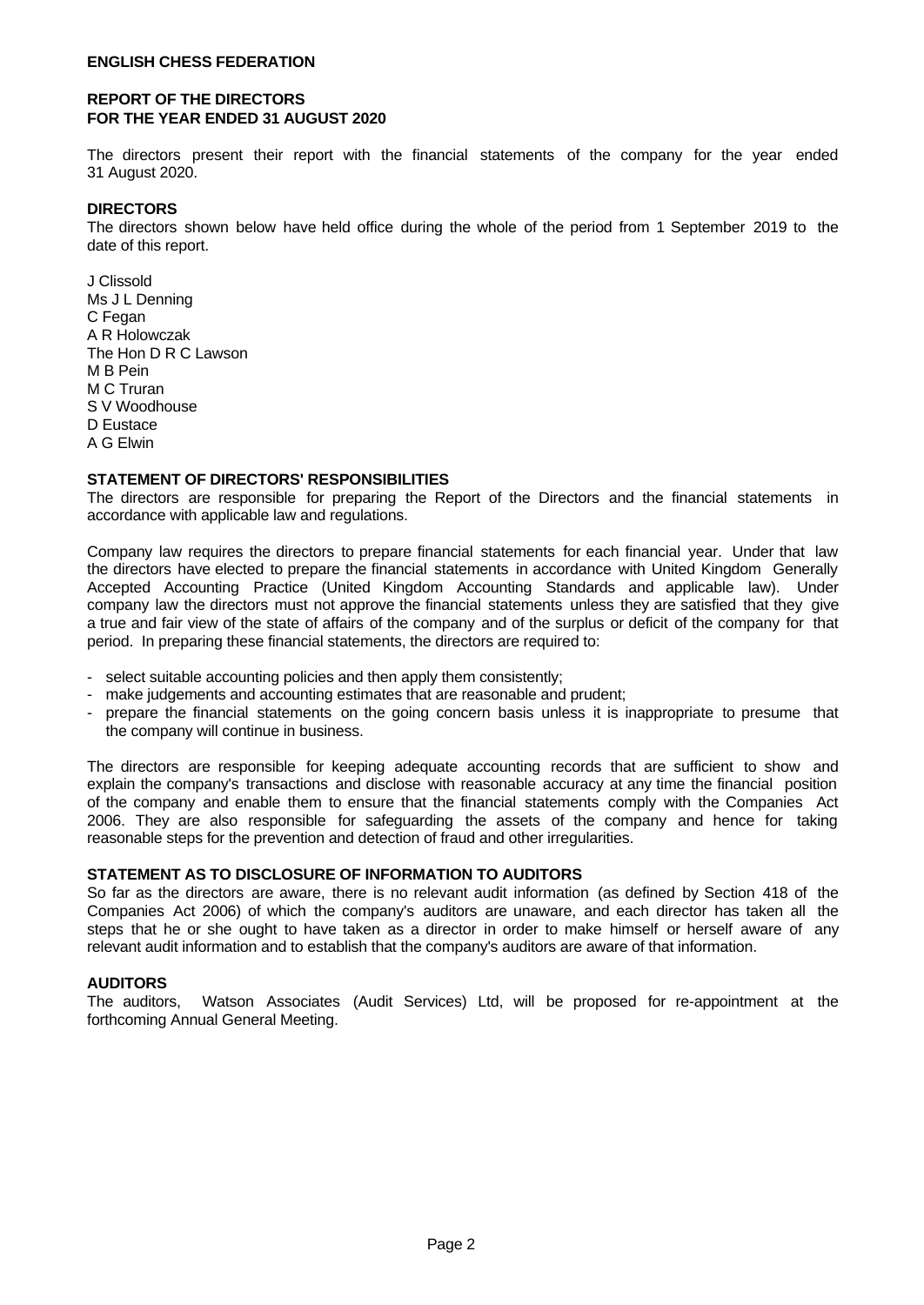# **REPORT OF THE DIRECTORS FOR THE YEAR ENDED 31 AUGUST 2020**

This report has been prepared in accordance with the provisions of Part 15 of the Companies Act 2006 relating to small companies.

# **ON BEHALF OF THE BOARD:**

................................................................

**Director** 

Date: .............................................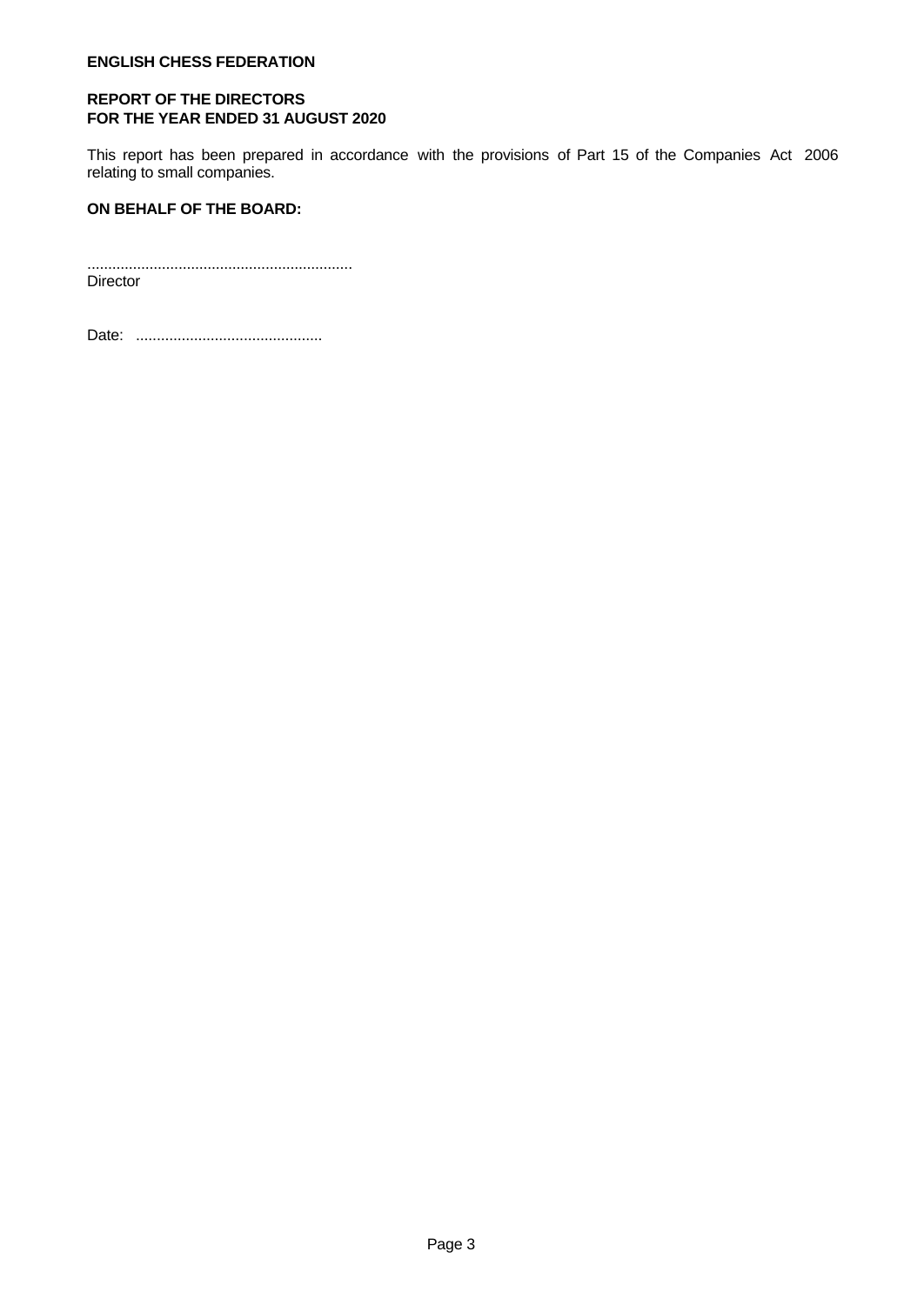## **REPORT OF THE INDEPENDENT AUDITORS TO THE MEMBERS OF ENGLISH CHESS FEDERATION**

# **Opinion**

We have audited the financial statements of English Chess Federation (the 'company') for the year ended 31 August 2020 which comprise the Income Statement, Balance Sheet and Notes to the Financial Statements, including a summary of significant accounting policies. The financial reporting framework that has been applied in their preparation is applicable law and United Kingdom Accounting Standards, including Financial Reporting Standard 102 'The Financial Reporting Standard applicable in the UK and Republic of Ireland' (United Kingdom Generally Accepted Accounting Practice).

- In our opinion the financial statements:<br>- give a true and fair view of the state of the company's affairs as at 31 August 2020 and of its surplus for
- the year then ended;<br>- have been properly prepared in accordance with United Kingdom Generally Accepted Accounting
- Practice; and have been prepared in accordance with the requirements of the Companies Act 2006.

## **Basis for opinion**

We conducted our audit in accordance with International Standards on Auditing (UK) (ISAs (UK)) and applicable law. Our responsibilities under those standards are further described in the Auditors' responsibilities for the audit of the financial statements section of our report. We are independent of the company in accordance with the ethical requirements that are relevant to our audit of the financial statements in the UK, including the FRC's Ethical Standard, and we have fulfilled our other ethical responsibilities in accordance with these requirements. We believe that the audit evidence we have obtained is sufficient and appropriate to provide a basis for our opinion.

## **Conclusions relating to going concern**

We have nothing to report in respect of the following matters in relation to which the ISAs (UK) require us to report to you where:<br>- the directors' use of the going concern basis of accounting in the preparation of the financial statements

- is not appropriate; or<br>the directors have not disclosed in the financial statements any identified material uncertainties that may
- cast significant doubt about the company's ability to continue to adopt the going concern basis of accounting for a period of at least twelve months from the date when the financial statements are authorised for issue.

### **Other information**

The directors are responsible for the other information. The other information comprises the information in the Report of the Directors, but does not include the financial statements and our Report of the Auditors thereon.

Our opinion on the financial statements does not cover the other information and, except to the extent otherwise explicitly stated in our report, we do not express any form of assurance conclusion thereon.

In connection with our audit of the financial statements, our responsibility is to read the other information and, in doing so, consider whether the other information is materially inconsistent with the financial statements or our knowledge obtained in the audit or otherwise appears to be materially misstated. If we identify such material inconsistencies or apparent material misstatements, we are required to determine whether there is a material misstatement in the financial statements or a material misstatement of the other information. If, based on the work we have performed, we conclude that there is a material misstatement of this other information, we are required to report that fact. We have nothing to report in this regard.

# **Opinions on other matters prescribed by the Companies Act 2006**

In our opinion, based on the work undertaken in the course of the audit:

- the information given in the Report of the Directors for the financial year for which the financial statements are prepared is consistent with the financial statements; and<br>- the Report of the Directors has been prepared in accordance with applicable legal requirements.
-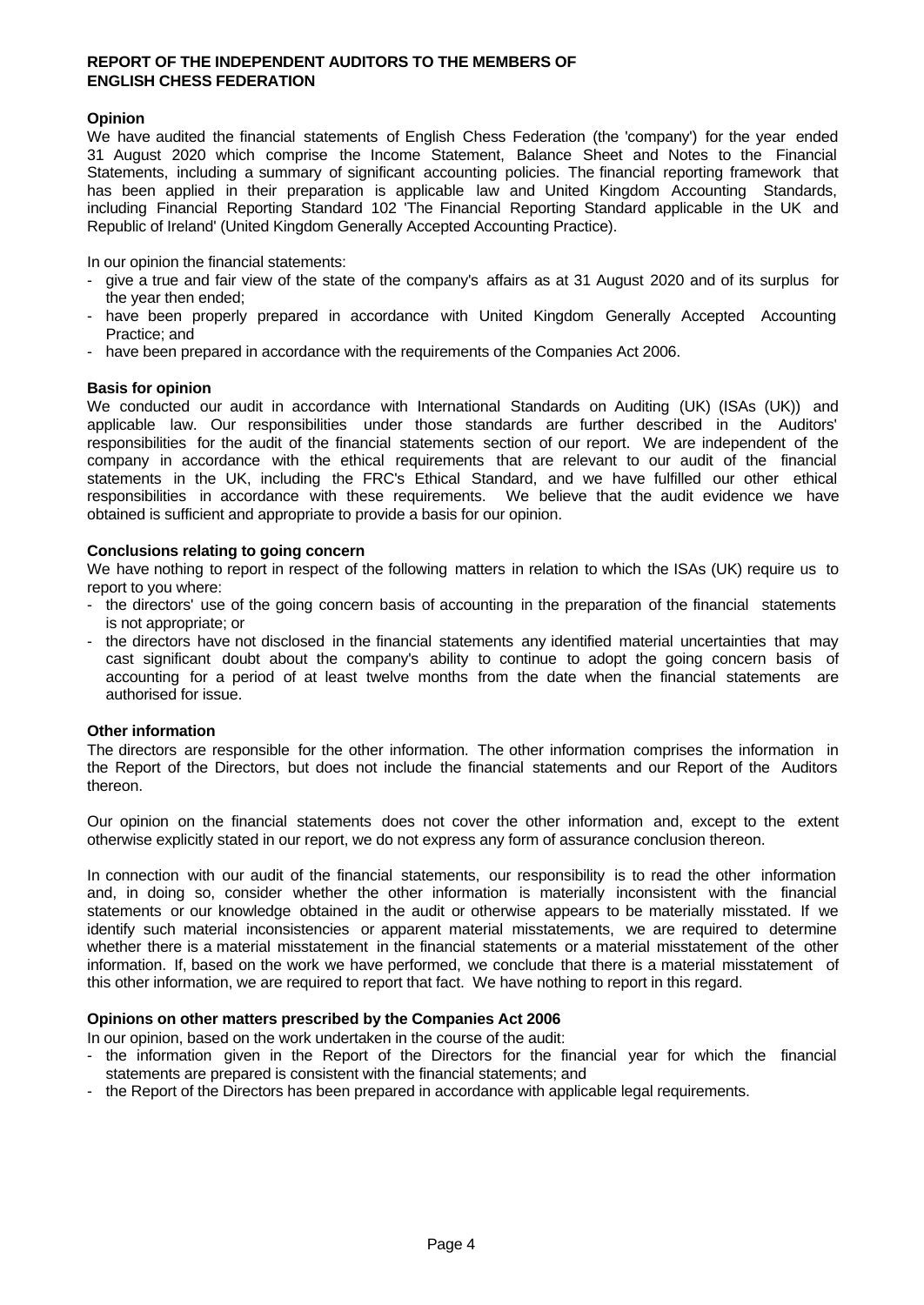## **REPORT OF THE INDEPENDENT AUDITORS TO THE MEMBERS OF ENGLISH CHESS FEDERATION**

### **Matters on which we are required to report by exception**

In the light of the knowledge and understanding of the company and its environment obtained in the course of the audit, we have not identified material misstatements in the Report of the Directors.

We have nothing to report in respect of the following matters where the Companies Act 2006 requires us to report to you if, in our opinion:<br>- adequate accounting records have not been kept, or returns adequate for our audit have not been

- received from branches not visited by us; or<br>
 the financial statements are not in agreement with the accounting records and returns; or<br>
 certain disclosures of directors' remuneration specified by law are not made; or<br>
- 
- 
- 
- companies regime and take advantage of the small companies' exemption from the requirement to prepare a Strategic Report or in preparing the Report of the Directors.

### **Responsibilities of directors**

As explained more fully in the Statement of Directors' Responsibilities set out on page two, the directors are responsible for the preparation of the financial statements and for being satisfied that they give a true and fair view, and for such internal control as the directors determine necessary to enable the preparation of financial statements that are free from material misstatement, whether due to fraud or error.

In preparing the financial statements, the directors are responsible for assessing the company's ability to continue as a going concern, disclosing, as applicable, matters related to going concern and using the going concern basis of accounting unless the directors either intend to liquidate the company or to cease operations, or have no realistic alternative but to do so.

### **Auditors' responsibilities for the audit of the financial statements**

Our objectives are to obtain reasonable assurance about whether the financial statements as a whole are free from material misstatement,whether due to fraud or error, and to issue a Report of the Auditors that includes our opinion. Reasonable assurance is a high level of assurance, but is not a guarantee that an audit conducted in accordance with ISAs (UK) will always detect a material misstatement when it exists. Misstatements can arise from fraud or error and are considered material if, individually or in the aggregate, they could reasonably be expected to influence the economic decisions of users taken on the basis of these financial statements.

A further description of our responsibilities for the audit of the financial statements is located on the Financial Reporting Council's website at www.frc.org.uk/auditorsresponsibilities. This description forms part of our Report of the Auditors.

#### **Use of our report**

This report is made solely to the company's members, as a body, in accordance with Chapter 3 of Part 16 of the Companies Act 2006. Our audit work has been undertaken so that we might state to the company's members those matters we are required to state to them in a Report of the Auditors and for no other purpose. To the fullest extent permitted by law, we do not accept or assume responsibility to anyone other than the company and the company's members as a body, for our audit work, for this report, or for the opinions we have formed.

John Charles Males BA (Hons) FCA (Senior Statutory Auditor) for and on behalf of Watson Associates (Audit Services) Ltd Statutory Auditor 30 - 34 North Street Hailsham East Sussex BN27 1DW

Date: .............................................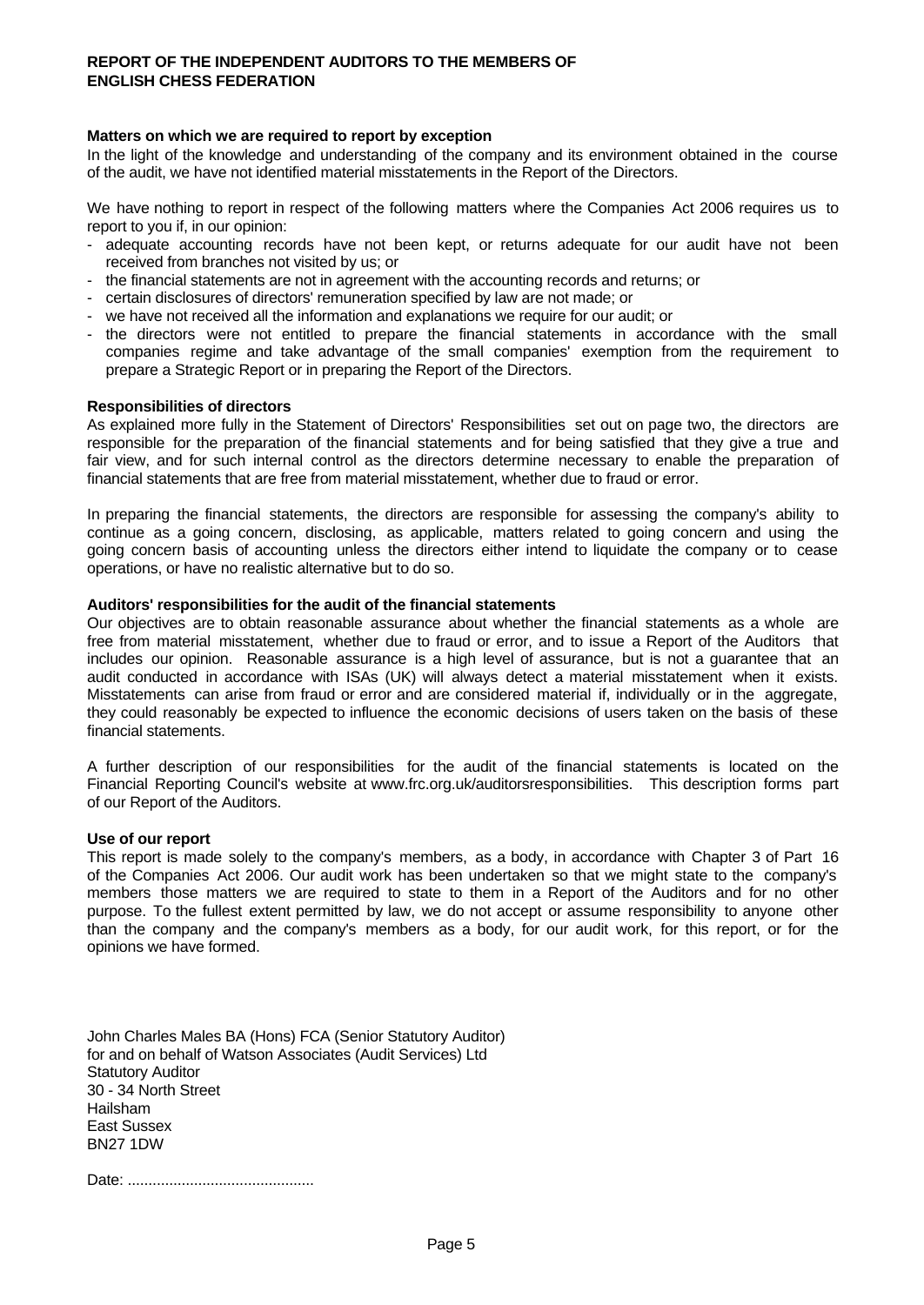# **INCOME STATEMENT FOR THE YEAR ENDED 31 AUGUST 2020**

|                                                    | <b>Notes</b> | 2020<br>£  | 2019<br>£ |  |
|----------------------------------------------------|--------------|------------|-----------|--|
| <b>TURNOVER</b>                                    |              | 268,070    | 464,239   |  |
| Administrative expenses                            |              | (276, 268) | (528,087) |  |
|                                                    |              | (8, 198)   | (63, 848) |  |
| Other operating income                             |              | 36,009     |           |  |
| <b>OPERATING SURPLUS/(DEFICIT)</b>                 | 4            | 27,811     | (63, 848) |  |
| Interest receivable and similar income             |              | 1,049      | 1,433     |  |
| <b>SURPLUS/(DEFICIT) BEFORE</b><br><b>TAXATION</b> |              | 28,860     | (62, 415) |  |
| Tax on surplus/(deficit)                           |              | (199)      |           |  |
| SURPLUS/(DEFICIT) FOR THE<br><b>FINANCIAL YEAR</b> |              | 28,661     | (62, 415) |  |
|                                                    |              |            |           |  |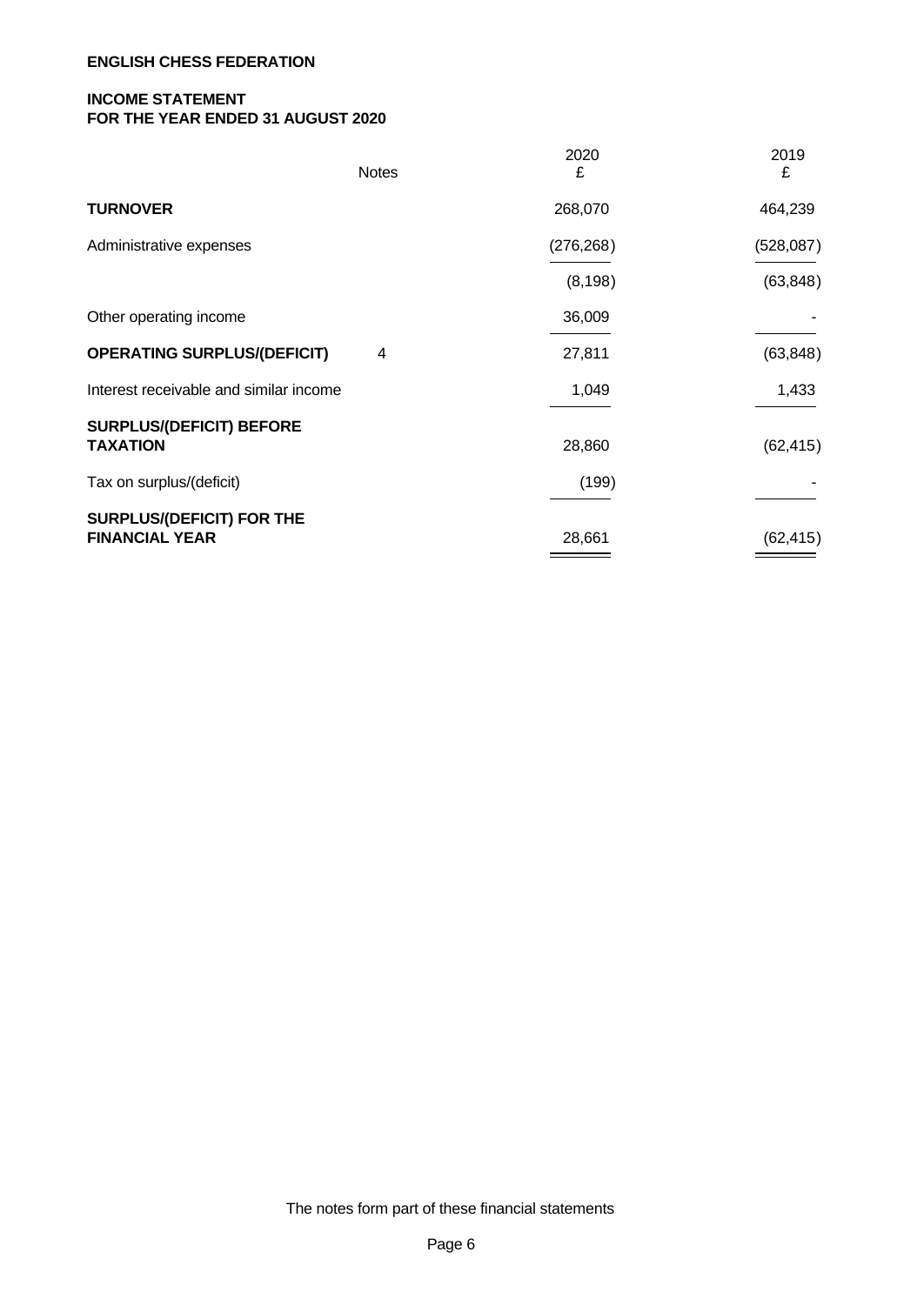## **BALANCE SHEET 31 AUGUST 2020**

|                                     |              | 2020       | 2019      |
|-------------------------------------|--------------|------------|-----------|
|                                     | <b>Notes</b> | £          | £         |
| <b>FIXED ASSETS</b>                 |              |            |           |
| Tangible assets                     | 6            | 4,396      | 7,550     |
| <b>CURRENT ASSETS</b>               |              |            |           |
| Debtors                             | 7            | 46,160     | 74,758    |
| Cash at bank and in hand            |              | 163,305    | 128,535   |
|                                     |              |            |           |
|                                     |              | 209,465    | 203,293   |
| <b>CREDITORS</b>                    |              |            |           |
| Amounts falling due within one year | 8            | (148, 317) | (173,960) |
|                                     |              |            |           |
| <b>NET CURRENT ASSETS</b>           |              | 61,148     | 29,333    |
|                                     |              |            |           |
| TOTAL ASSETS LESS CURRENT           |              |            |           |
| <b>LIABILITIES</b>                  |              | 65,544     | 36,883    |
|                                     |              |            |           |
|                                     |              |            |           |
| <b>RESERVES</b>                     |              |            |           |
| Other reserves                      |              | 36,883     | 36,883    |
| Income and expenditure account      |              | 28,661     |           |
|                                     |              | 65,544     | 36,883    |
|                                     |              |            |           |

The financial statements have been prepared in accordance with the provisions applicable to companies subject to the small companies regime.

The financial statements were approved by the Board of Directors and authorised for issue on ............................................. and were signed on its behalf by:

| Dissa |  |
|-------|--|

Director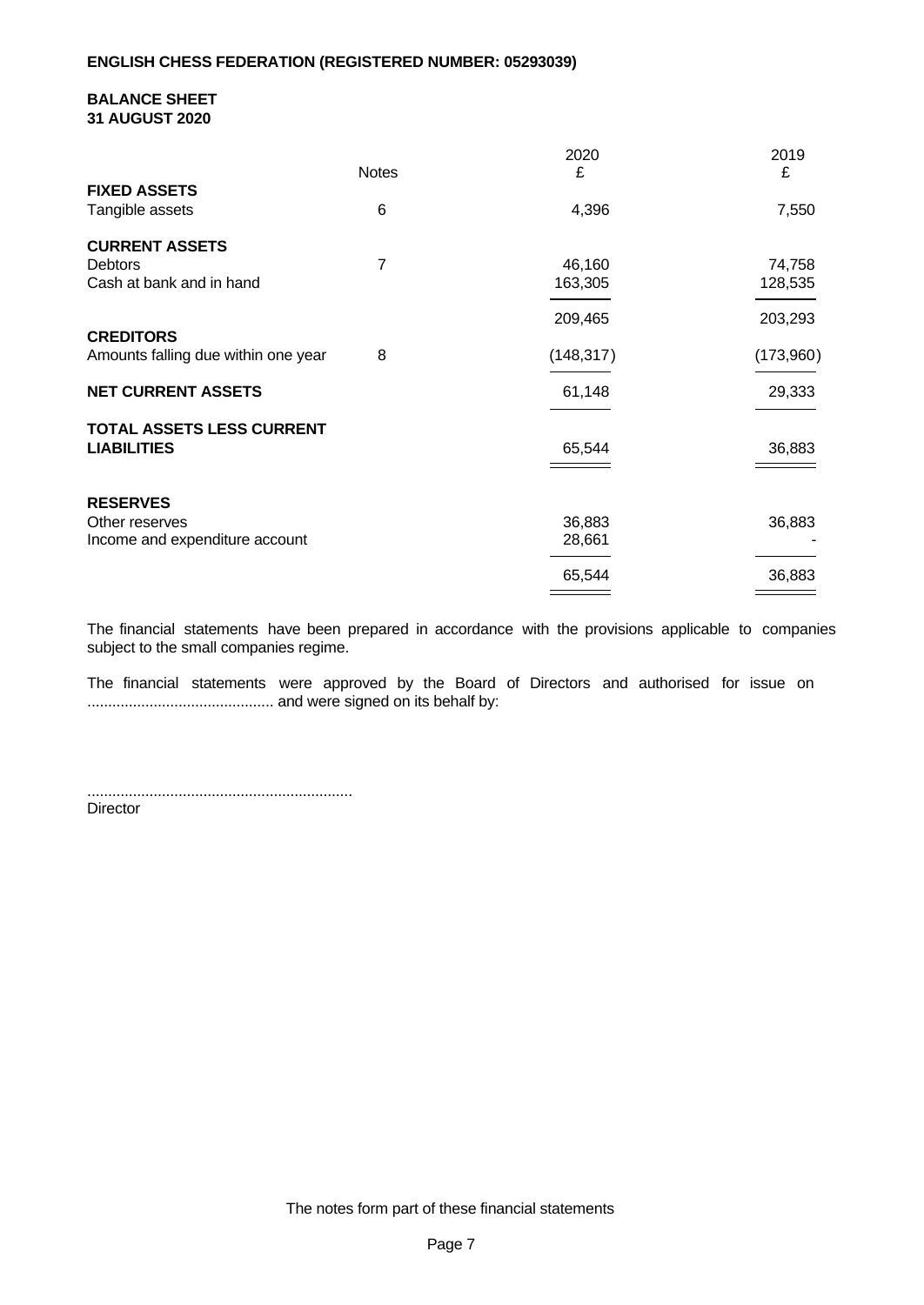# **NOTES TO THE FINANCIAL STATEMENTS FOR THE YEAR ENDED 31 AUGUST 2020**

## 1. **STATUTORY INFORMATION**

English Chess Federation is a private company, limited by guarantee, registered in England and Wales. The company's registered number and registered office address can be found on the Company Information page.

### 2. **ACCOUNTING POLICIES**

### **Basis of preparing the financial statements**

These financial statements have been prepared in accordance with Financial Reporting Standard 102 "The Financial Reporting Standard applicable in the UK and Republic of Ireland" including the provisions of Section 1A "Small Entities" and the Companies Act 2006. The financial statements have been prepared under the historical cost convention.

### **Turnover**

Turnover is measured at the fair value of the consideration received or receivable, excluding discounts, rebates, value added tax and other sales taxes.

### **Tangible fixed assets**

Depreciation is provided at the following annual rates in order to write off each asset over its estimated useful life.

### **Taxation**

Taxation for the year comprises current and deferred tax. Tax is recognised in the Income Statement, except to the extent that it relates to items recognised in other comprehensive income or directly in equity.

Current or deferred taxation assets and liabilities are not discounted.

Current tax is recognised at the amount of tax payable using the tax rates and laws that have been enacted or substantively enacted by the balance sheet date.

### **Deferred tax**

Deferred tax is recognised in respect of all timing differences that have originated but not reversed at the balance sheet date.

Timing differences arise from the inclusion of income and expenses in tax assessments in periods different from those in which they are recognised in financial statements. Deferred tax is measured using tax rates and laws that have been enacted or substantively enacted by the year end and that are expected to apply to the reversal of the timing difference.

Unrelieved tax losses and other deferred tax assets are recognised only to the extent that it is probable that they will be recovered against the reversal of deferred tax liabilities or other future taxable profits.

#### **Events that have not yet commenced or have not yet been completed**

Entry fees and other payments received are recognised at the point that the event is completed.

Where amounts have been received for an event that had not commenced or has not been finished at year end, this is recognized as a liability and is included as accrued income in the financial statements.

Likewise where payments have been made for an event that has not commenced or is not complete at the year end this is recognised as an assets and is included as a prepayments in the financial statements.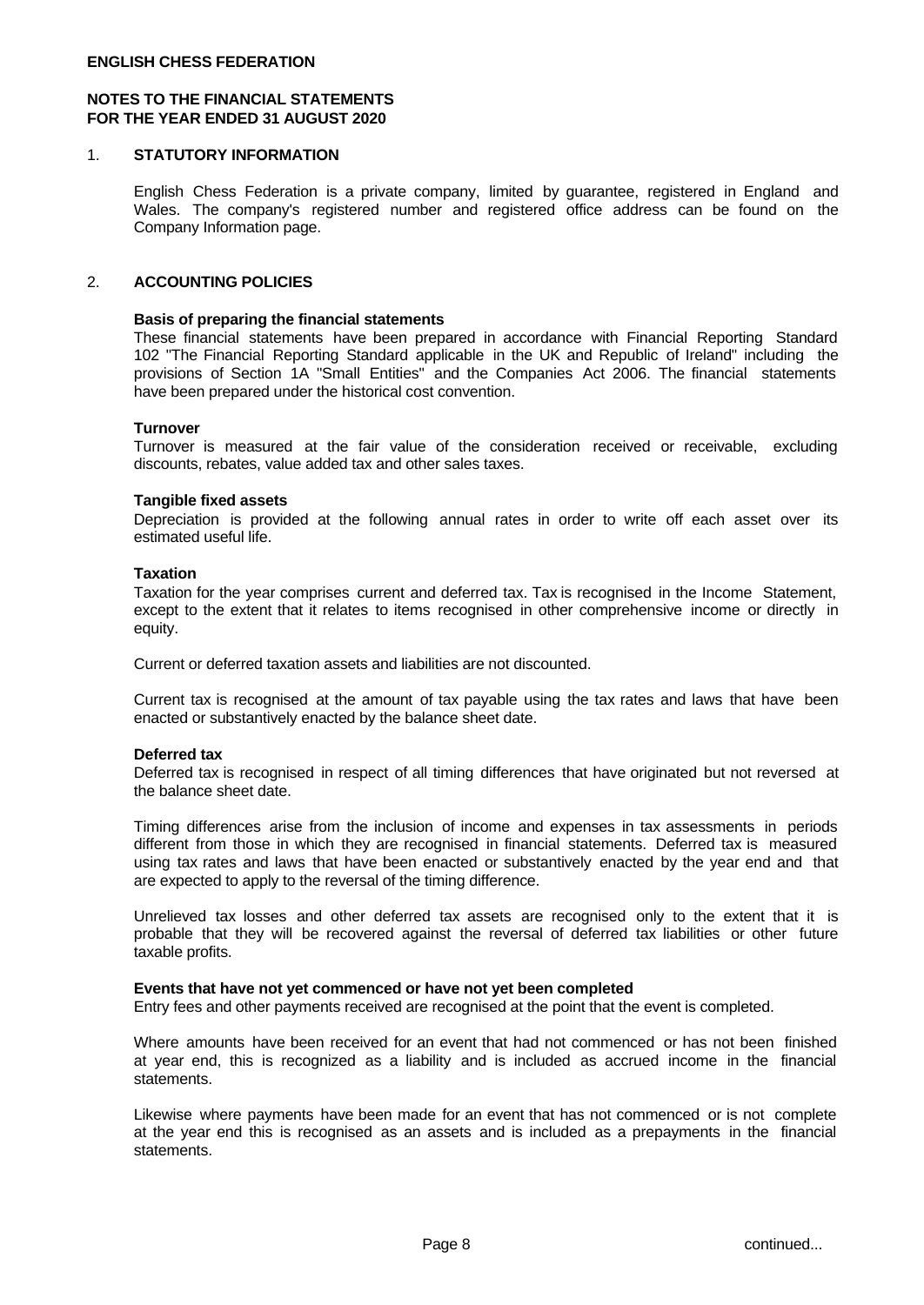## **NOTES TO THE FINANCIAL STATEMENTS - continued FOR THE YEAR ENDED 31 AUGUST 2020**

## 2. **ACCOUNTING POLICIES - continued**

## **Subscriptions**

Member's subscriptions are credited when recieved, but a provision has been made in the financial statements for the element of subscriptions paid in advance that relates to future years.

## 3. **EMPLOYEES AND DIRECTORS**

The average number of employees during the year was 3 (2019 - 3).

# 4. **OPERATING SURPLUS/(DEFICIT)**

The operating surplus (2019 - operating deficit) is stated after charging:

|                             | 2020                                 | 2019  |  |
|-----------------------------|--------------------------------------|-------|--|
|                             |                                      |       |  |
| Depreciation - owned assets | 2217                                 | 4,220 |  |
|                             | _____<br>and the control of the con- |       |  |

# 5. **LIABILITY OF MEMBERS**

The members of the English Chess Federation have undertaken to contribute a sum not exceeding £1 each to meet the liabilities of the company if it should be wound up.

## 6. **TANGIBLE FIXED ASSETS**

|    |                                              |        | Plant and<br>machinery<br>etc<br>£ |  |
|----|----------------------------------------------|--------|------------------------------------|--|
|    | <b>COST</b>                                  |        |                                    |  |
|    | At 1 September 2019<br>Additions             |        | 36,278<br>63                       |  |
|    | At 31 August 2020                            |        | 36,341                             |  |
|    | <b>DEPRECIATION</b>                          |        |                                    |  |
|    | At 1 September 2019                          |        | 28,728                             |  |
|    | Charge for year                              |        | 3,217                              |  |
|    | At 31 August 2020                            |        | 31,945                             |  |
|    | <b>NET BOOK VALUE</b>                        |        |                                    |  |
|    | At 31 August 2020                            |        | 4,396                              |  |
|    | At 31 August 2019                            |        | 7,550                              |  |
|    |                                              |        |                                    |  |
| 7. | DEBTORS: AMOUNTS FALLING DUE WITHIN ONE YEAR |        |                                    |  |
|    |                                              | 2020   | 2019                               |  |
|    |                                              | £      | £                                  |  |
|    | Trade debtors                                | 27,158 | 30,170                             |  |
|    | Amounts recoverable on contract              | 9,079  | 5,622                              |  |
|    | Other debtors                                | 9,923  | 38,966                             |  |
|    |                                              | 46,160 | 74,758                             |  |
|    |                                              |        |                                    |  |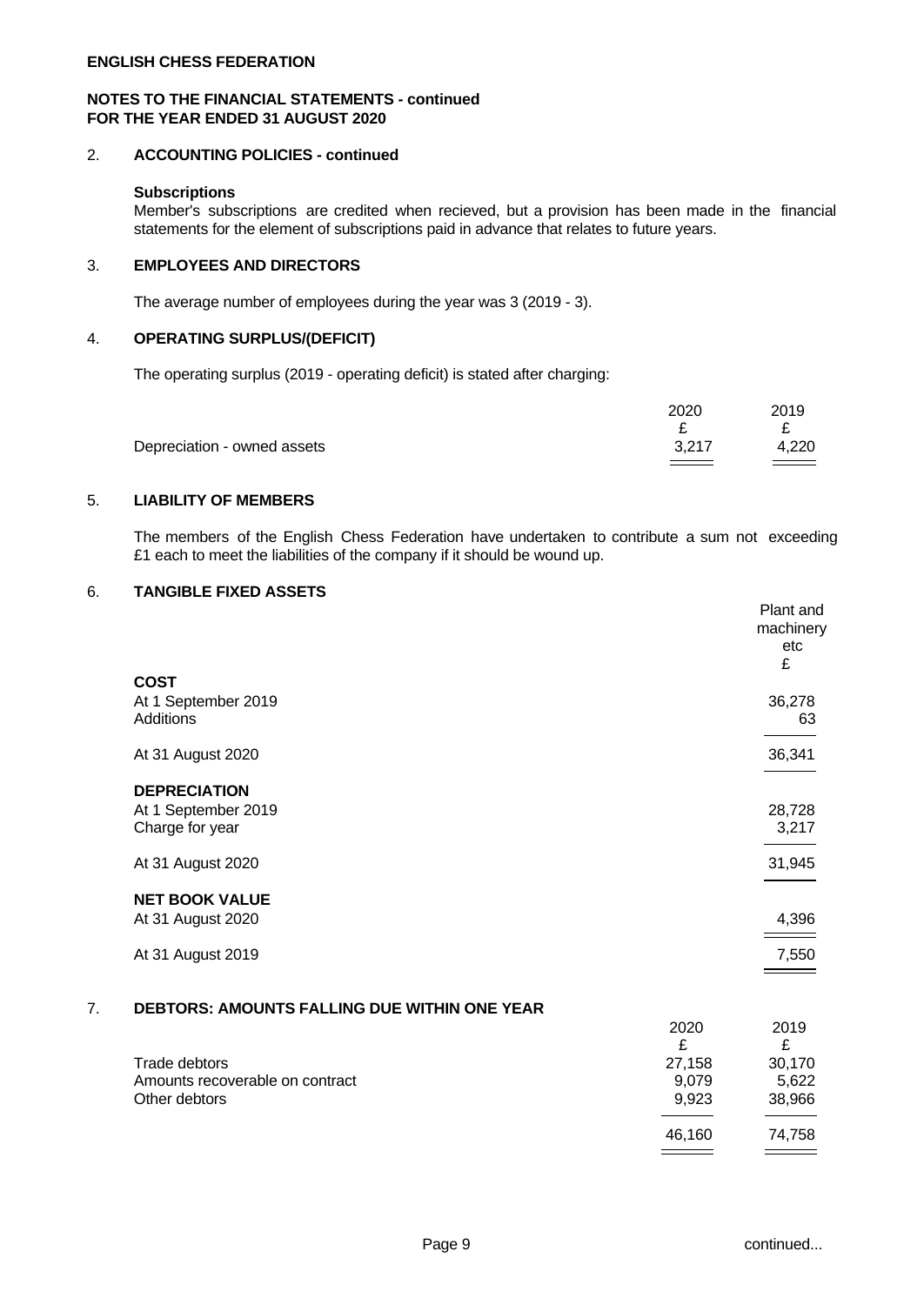# **NOTES TO THE FINANCIAL STATEMENTS - continued FOR THE YEAR ENDED 31 AUGUST 2020**

# 8. **CREDITORS: AMOUNTS FALLING DUE WITHIN ONE YEAR**

|                              | 2020    | 2019    |
|------------------------------|---------|---------|
|                              |         | £       |
| Subscriptions in advance     | 66,006  | 79,289  |
| Trade creditors              | 5,735   | 5,085   |
| Taxation and social security | 12,066  | 21,258  |
| Other creditors              | 64,510  | 68,328  |
|                              | 148,317 | 173,960 |
|                              |         |         |